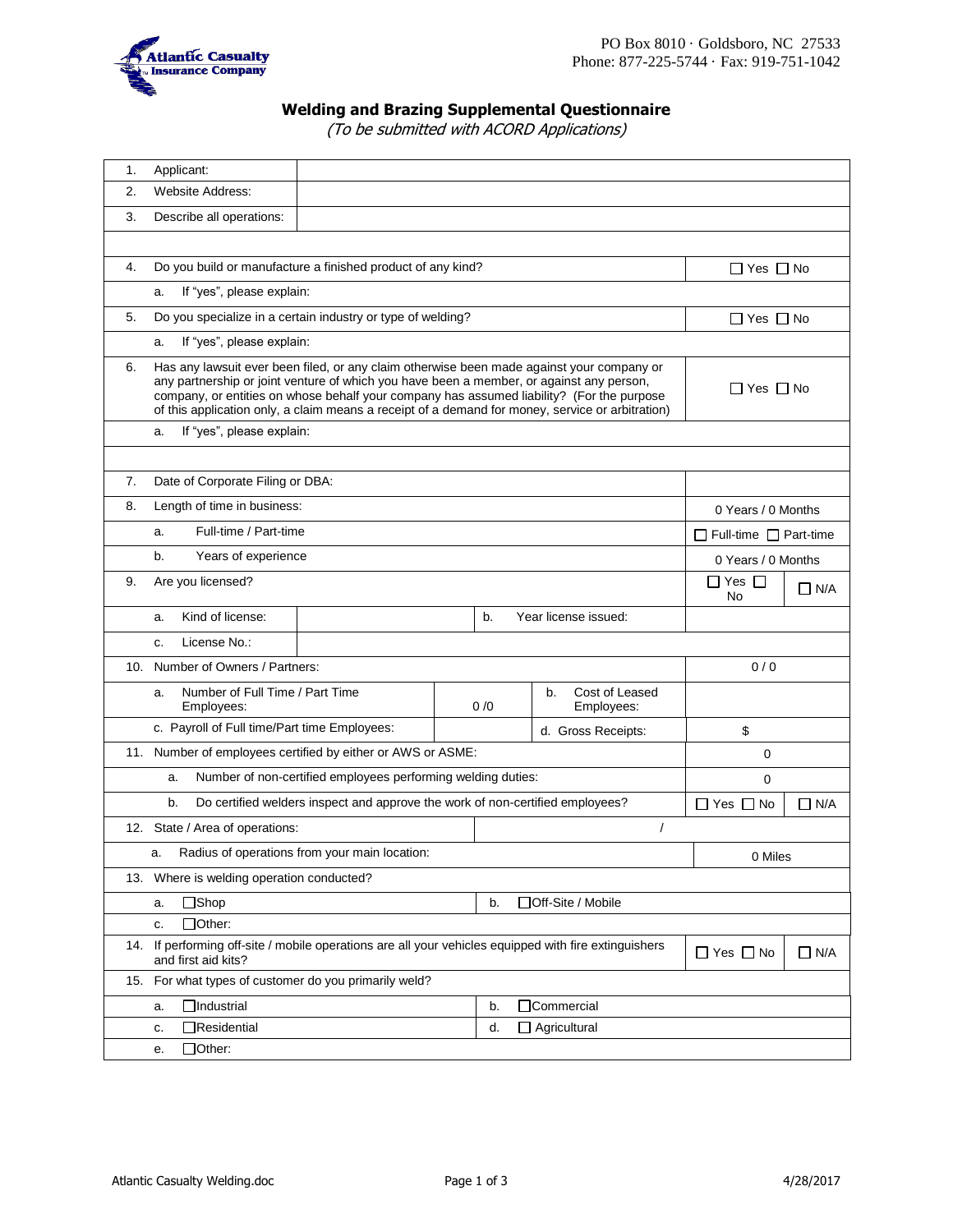

## **Welding and Brazing Supplemental Questionnaire**

(To be submitted with ACORD Applications)

|                                                                                | 16. What type metal do you work with most often?                      |                      |                                                           |    |    |  |  |  |
|--------------------------------------------------------------------------------|-----------------------------------------------------------------------|----------------------|-----------------------------------------------------------|----|----|--|--|--|
|                                                                                | Sheet metal<br>а.                                                     | 0%                   | b.<br>Aluminum                                            |    | 0% |  |  |  |
|                                                                                | Copper<br>c.                                                          | 0%                   | d.<br>Iron                                                |    | 0% |  |  |  |
|                                                                                | Steel<br>е.                                                           | 0%                   | f.<br>Other:                                              |    | 0% |  |  |  |
|                                                                                | 17. What type of welding do you perform?                              |                      |                                                           |    |    |  |  |  |
|                                                                                | Arc Welding<br>a.                                                     | 0%                   | b.<br><b>Brazing</b>                                      |    | 0% |  |  |  |
|                                                                                | Electron Beam Welding<br>c.                                           | 0%                   | d.<br>Electroslag Welding                                 |    | 0% |  |  |  |
|                                                                                | Gas Welding<br>е.                                                     | 0%                   | f.<br><b>Induction Welding</b>                            |    | 0% |  |  |  |
|                                                                                | Laser Beam Welding<br>g.                                              | 0%                   | h.<br>Solid State Welding                                 |    | 0% |  |  |  |
|                                                                                | i.<br>Soldering                                                       | 0%                   | Thermite Welding                                          |    | 0% |  |  |  |
|                                                                                | k.<br>Other:                                                          |                      |                                                           |    |    |  |  |  |
| 18. Percentage (of annual receipts) for welding work on the following, if any: |                                                                       |                      |                                                           |    |    |  |  |  |
|                                                                                | Aircraft / Aerospace:                                                 |                      | 0%<br>Aluminum containers                                 |    | 0% |  |  |  |
|                                                                                | Boilers:                                                              | 0%                   | <b>Bridges</b>                                            |    | 0% |  |  |  |
|                                                                                | Car / Truck / Bus: Accessories, bins, racks:                          | 0%                   | Car / Truck / Bus: Bumpers, trailer hitches               |    | 0% |  |  |  |
|                                                                                | Car / Truck / Bus: Frame or axle work:                                | 0%                   | Car / Truck / Bus: Roll Bars or Safety Cages              |    | 0% |  |  |  |
|                                                                                | Car / Truck / Bus: Other:                                             | 0%                   | Construction / Logging equipment                          | 0% |    |  |  |  |
|                                                                                | Conveyor systems:                                                     | 0%                   | Cutting of scrap                                          | 0% |    |  |  |  |
|                                                                                | Decorative / Artistic Metal Work:                                     | 0%                   | <b>Elevators or Feed Mills</b>                            | 0% |    |  |  |  |
|                                                                                | Farm / Agricultural Equipment:                                        | 0%                   | Fences / Gates:                                           | 0% |    |  |  |  |
|                                                                                | Forklifts / Lift trucks                                               | 0%                   | Furniture:                                                | 0% |    |  |  |  |
|                                                                                | Guardrail / Railings Erection / Repair                                | 0%                   | Industrial Equipment:                                     |    | 0% |  |  |  |
|                                                                                | Metal Erection: Balconies, handrails or<br>stairways                  | 0%                   | Metal Erection: Standpipes, water towers, silos:          | 0% |    |  |  |  |
|                                                                                | Nonstructural Metal Work                                              | 0%                   | Oilfield work                                             |    | 0% |  |  |  |
|                                                                                | Pipeline / Process Piping: Chemical (Not<br>Petrochemical)            | 0%                   | Pipeline / Process Piping: Gas (LPG, Natural,<br>$etc.$ ) |    | 0% |  |  |  |
|                                                                                | Pipeline / Process Piping: Gasoline / Oil                             | 0%                   | Pipeline / Process Piping: Other*                         | 0% |    |  |  |  |
|                                                                                | <b>Pressure Vessels</b>                                               | 0%                   | Process Piping: Food / Beverage                           | 0% |    |  |  |  |
|                                                                                | Railroad Tracks / Cars                                                | 0%                   | Refinery (chemical or petrochemical)                      | 0% |    |  |  |  |
|                                                                                | <b>Security Doors</b>                                                 | 0%                   | Ship Building / Breaking                                  |    | 0% |  |  |  |
|                                                                                | Metal Erection - Structural: 1-2 Stories                              | 0%                   | Metal Erection - Structural: 3-5 Stories                  | 0% |    |  |  |  |
|                                                                                | Metal Erection - Structural: >5 Stories                               | 0%                   | Tanks: Non-pressurized                                    |    | 0% |  |  |  |
|                                                                                | Tanks: Pressurized                                                    | 0%                   | Window Bars / Guards                                      |    | 0% |  |  |  |
|                                                                                | Other:                                                                |                      |                                                           |    |    |  |  |  |
|                                                                                | 19. Do you rent welding equipment to others?                          | $\Box$ Yes $\Box$ No |                                                           |    |    |  |  |  |
|                                                                                | If yes, what are the annual receipts associated with rental?<br>a.    | \$                   |                                                           |    |    |  |  |  |
| 20.                                                                            | Do you repair or maintain welding equipment for others?               | $\Box$ Yes $\Box$ No |                                                           |    |    |  |  |  |
|                                                                                | If yes, are you a factory authorized dealer or repair facility?<br>a. | $\Box$ Yes $\Box$ No | $\Box$ N/A                                                |    |    |  |  |  |